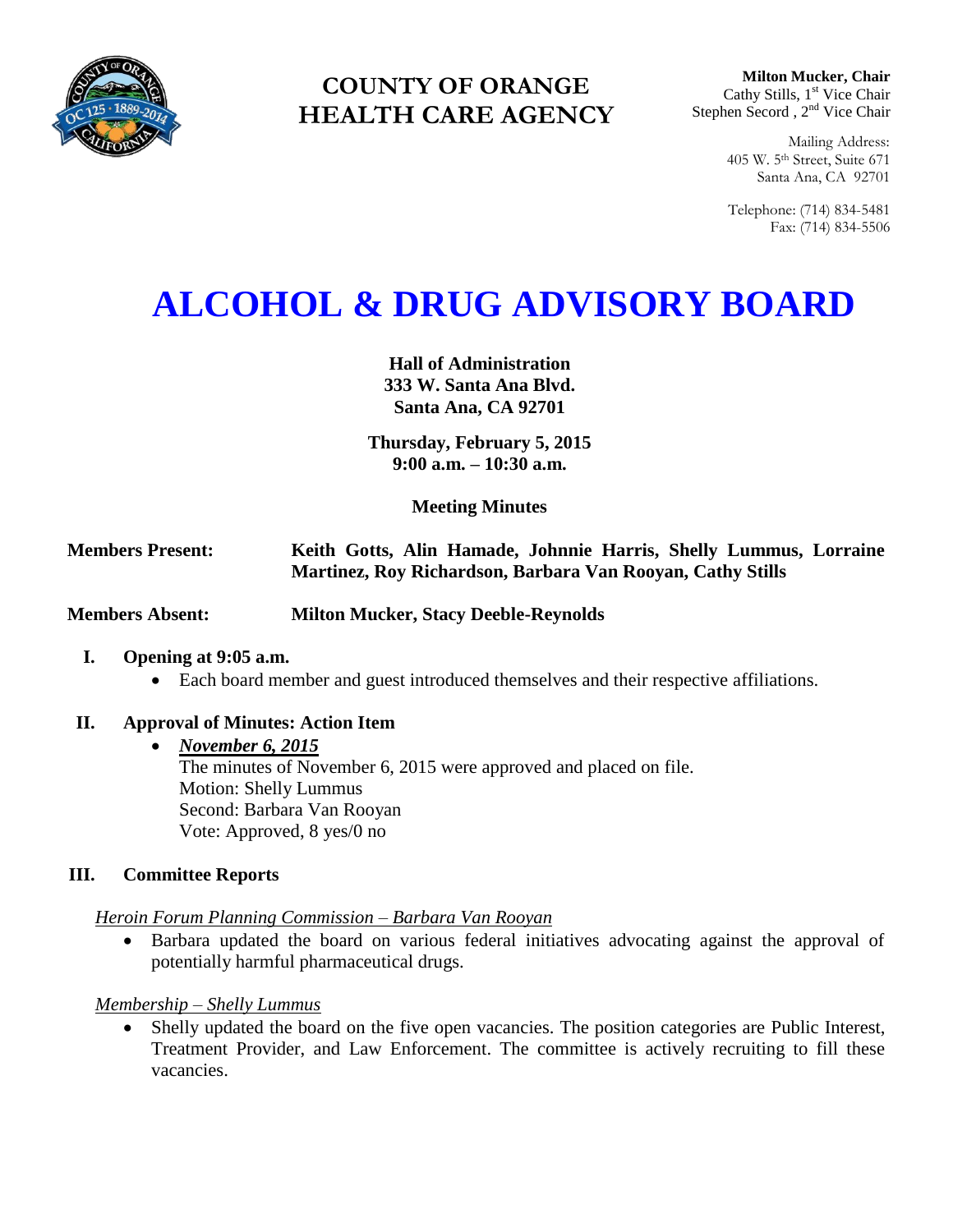Alcohol & Drug Advisory Board Meeting Minutes February 5, 2015 Page 2

#### **IV. Old Business**

#### *2015 Leadership – Action Item*

o Barbara presented the board with the slate of officers for 2015 Leadership. Cathy Stills, Chair, Stacy Deeble-Reynolds,  $1<sup>st</sup>$  Vice-Chair, and Barbara Van Rooyan,  $2<sup>nd</sup>$  Vice-Chair. Barbara called for a vote to approve the slate of officers. The board voted and approved the presented slate unanimously. Vote: 8 yes/0 no

#### **V. New Business**

#### *Annual Planning Meeting*

o The board discussed the need for an Annual Planning Meeting in efforts to brainstorm and prioritize their 2015 goals and objectives, determine presentation interest, and update their committees. The board agreed to have their Annual Planning Meeting on March 5, 2015 in place of their General Meeting. Lorraine Martinez volunteered to host the meeting at The Villa in Santa Ana.

#### **VI. Behavioral Health Services (BHS) Update: Brett O'Brien and Mitch Cherness**

#### *Brett O'Brien*

- o Brett updated the board on the Mental Health Services Act (MHSA), Innovations projects. The MHSA Steering Committee approved a priority order of 11 new Innovations projects in round 3 to move to the next step in the approval process.
- o Brett also reminded the board about the upcoming Unlocking Stigma: Cultural Art & Psychology Fair. The event will be on March 7, 2015, 12:00 pm  $-$  5:00 pm, "The Pavilion" at the Bella Terra Shopping Center, Huntington Beach, CA.
- o Finally, Brett reported that the county will be having a media campaign to raise awareness on prescription drug abuse. Several cities have been targeted for this campaign such as San Clamente, Huntington Beach, Orange, Mission Viejo, Santa Ana, Costa Mesa, Newport Beach, Tustin, and Fullerton.

#### *Mitch Cherness*

- Mitch updated the board on contract services to include Opioid Residential Treatment and HIV Residential Treatment. He also reported that contract renewals are in progress with the addition of 49 residential beds.
- Further, Mitch reported that our county Santa Ana Clinic is undergoing a pilot program with the "One Door" approach to treatment has been implemented. Both mental health and substance use clients will be assessed through a single comprehensive assessment and screening process. Finally, our Emergency Treatment Services (ETS) has dedicated one bed for detox.

#### **VII. Presentation**

■ Alcohol and Other Drug Prevention Team (AOD) By: Hilary Peralta, Service Chief I Behavioral Health Services